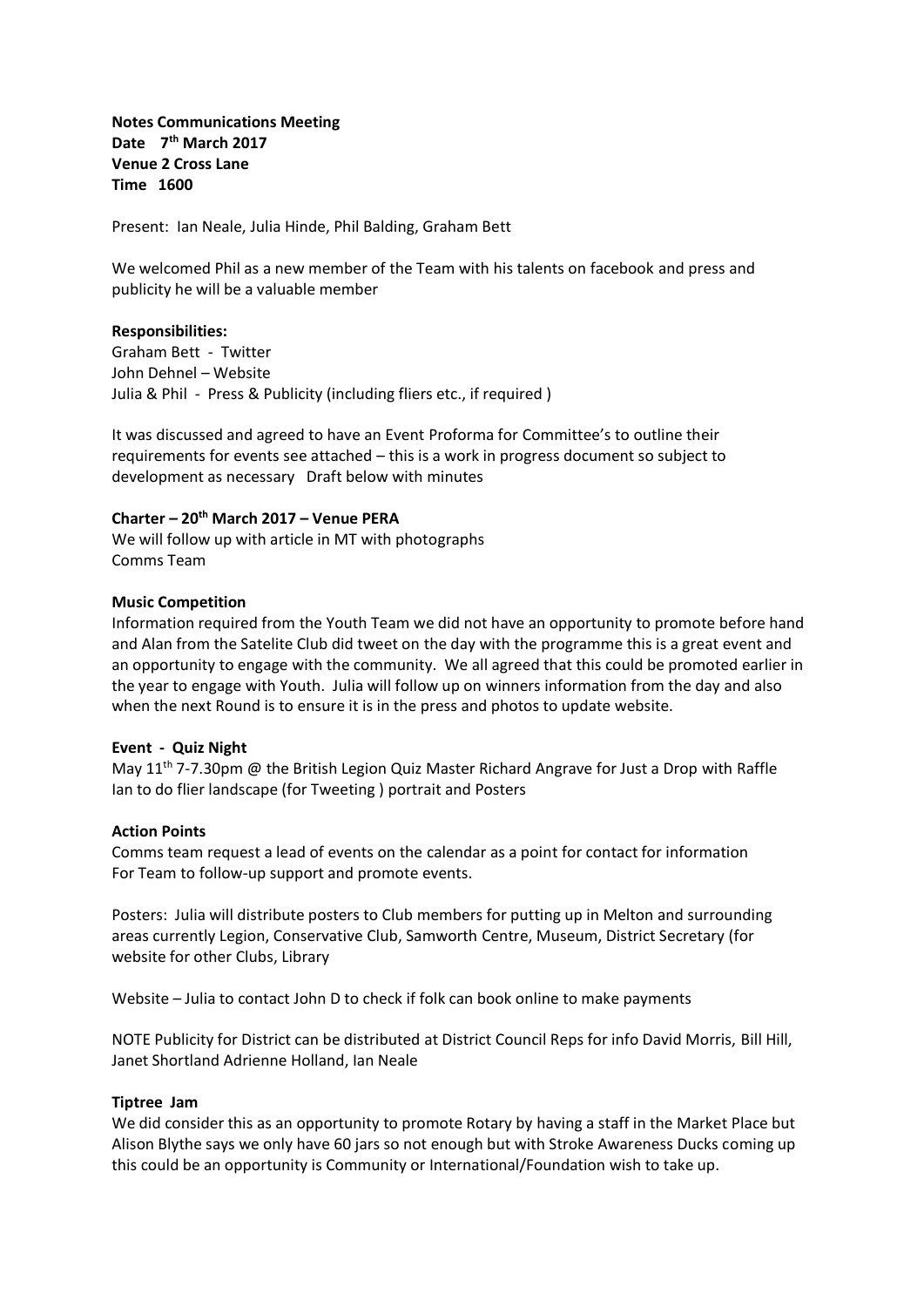## **Ducks - APRIL 2017**

We await any info from Helen is we are required to promote this event

# **Stroke Awareness – 22nd April**

Julia to contact Keith Yates to offer to promote electronically etc.,

**Calendar**<br>16<sup>th</sup> June -Trip to Durham photos for website plus info from the weekend those attending

 $3<sup>rd</sup>$  July -Presidents Handover photos and press coverage plus tweet webpage and facebook

3<sup>rd</sup> September Classic & Vintage Cars update to follow

16<sup>th</sup> September Charity Ball info of the event nearer the time to tweet and facebook plus follow up with press and photos

10<sup>th</sup> December - Santa Fun Run twitter plus facebook website posters fliers with distribution radio and press

16th December - Concert Alison Blythe TBC

## **AOB**

## **Melton Rotary Club – Business Card**

It was discussed and we would like a generic card we could use with the webmaster address as contact available for all members with a space to write your own name as necessary Action Ian Club & Council

### **Newsletter**

This again was discussed and we still feel would be useful to keep in touch with members who are unable to attend meetings but make them feel part of the Club Action Ian – Council to request we still explore this option

## **Date & Time of Next Meeting**

6 th April 2017 , 1600 @ Julia' s Place Committee Chairs or lead organisers welcome to attend to discuss promotion of events